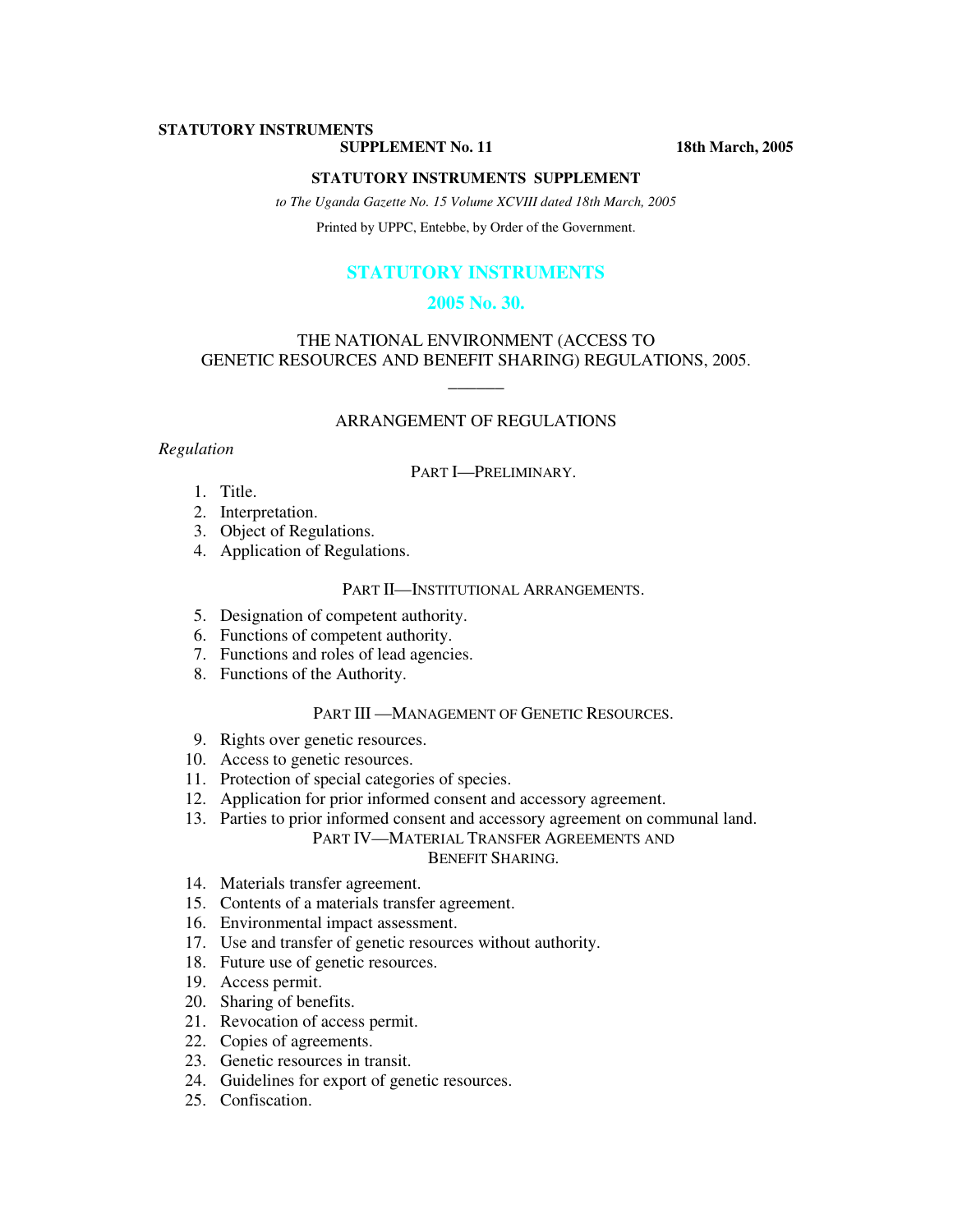- 26. Offences.
- 27. Further orders of court.

### PART V—ACCESS TO INFORMATION.

- 28. Documents deemed to be public documents.
- 29. Right of access to information.
- 30. Protection of proprietary information.

# PART VI—GENERAL.

31. Transitional arrangements.

# **SCHEDULES**

| FIRST SCHEDULE  | APPLICATION FOR PRIOR INFORMED CONSENT                               |
|-----------------|----------------------------------------------------------------------|
| SECOND SCHEDULE | PRIOR INFORMED CONSENT                                               |
| THIRD SCHEDULE  | ACCESSORY AGREEMENT                                                  |
| FOURTH SCHEDULE | INFORMATION TO BE INCLUDED IN MATERIALS<br><b>TRANSFER AGREEMENT</b> |
| FIFTH SCHEDULE  | <b>ACCESS PERMIT</b>                                                 |
| SIXTH SCHEDULE  | <b>FEES</b><br><b>STATUTORY INSTRUMENTS</b>                          |

**2005 No. 30.** 

# **The National Environment (Access to Genetic Resources and Benefit Sharing) Regulations, 2005.**

*(Under sections 44 and 107 of the National Environment Act, Cap 153)*

IN EXERCISE of the powers conferred on the Minister by sections 44 and 107 of the National Environment Act, and upon the recommendation of the Policy Committee on the Environment and the Board, these Regulations are made this 1st day of December, 2004.

# PART I—PRELIMINARY.

**1.** These Regulations may be cited as the National Environment (Access to Genetic Resources and Benefit Sharing) Regulations, 2005.

**2.** In these Regulations, unless the context otherwise requires—

- "access" means the obtaining, possessing and using of genetic resources, their derivative products, and intangible components for purposes of research, bio-prospecting, conservation, industrial application or commercial use;
- "accessory agreement" means any facilitating agreement relating to a prior informed consent, and includes a letter of exchange, a memorandum of understanding, or an academic or research agreement;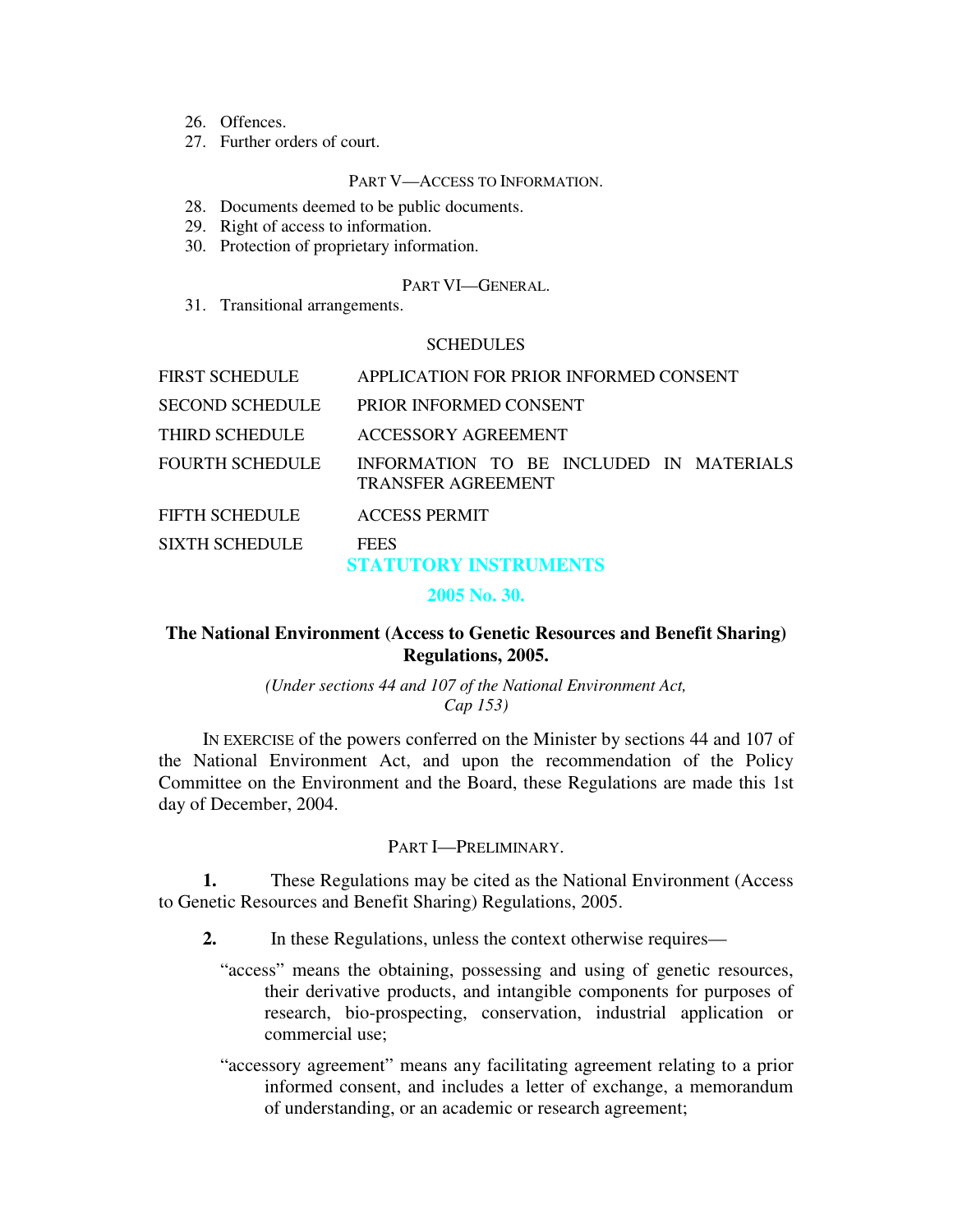- "access permit" means a permit issued under these regulations that authorises a person to access biological or genetic resources;
- "Act" means the National Environment Act;
- "Authority" means the National Environment Management Authority established by section 4 of the Act;
- "benefit sharing" or "sharing of benefits" means the sharing of benefits that accrue from the utilisation of genetic resources and includes technology, technology transfer, innovations, practices, results of research, capacity building, community knowledge, awareness and education;
- "biological resources" includes genetic resources, organisms or parts of organisms, populations or other biotic component of ecosystems with actual or potential value for humanity;
- "bio-prospecting" means the exploration and collection of genetic resources;
- "CITES Management Authority" means the CITES Management Authority established under the Uganda Wildlife Act;
- "collector" means a person, or agent of that person, obtaining or intending to obtain access to genetic resources, their derivative products, or intangible components occurring or originating from Uganda;
- "competent authority" means the Uganda National Council for Science and Technology established under the Uganda National Council for Science and Technology Act designated to be the competent authority under regulation 5;
- "derivative product" means an unimproved or unmodified biologically active chemical compound associated with targeted biological or genetic material formed by the metabolic processes of the organism, modified and used in a technological application, and includes molecules, combinations or mixtures of natural molecules including raw extracts of living or dead organisms and soil matter, deoxyribonucleic acid (DNA) or ribonucleic acid (RNA) or chemical compounds, modified, created or synthesised from genetic material originally obtained in accordance with these Regulations;
- "ecosystem" means a dynamic complex of plant, animal and microorganism communities and their non-living environment interacting as a functional unit;
- "*ex situ* conditions" means the conditions in which genetic resources are found outside their natural habitats;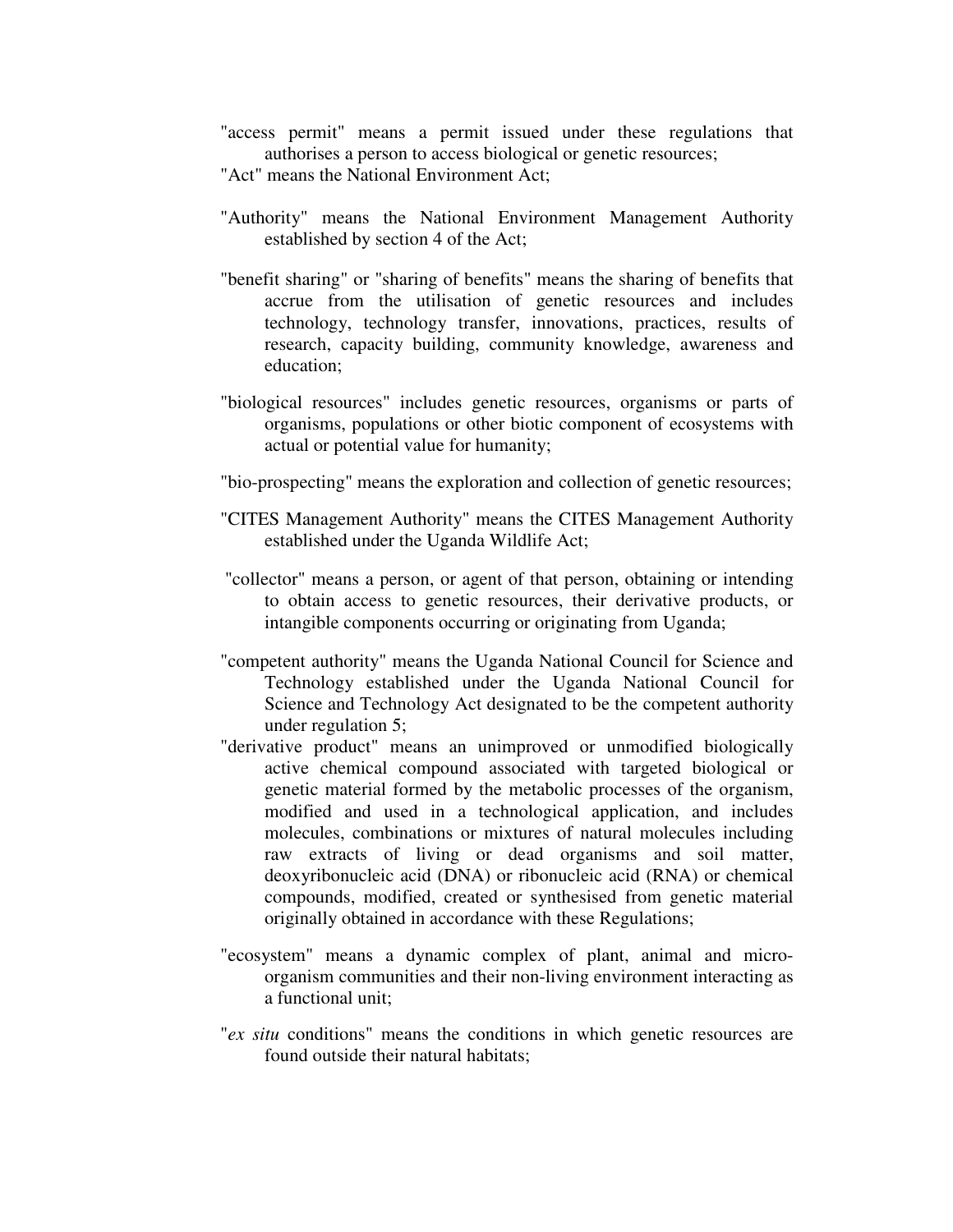- "genetic material" means any material of plant, animal, microbial or other origin containing functional units of heredity;
- "genetic resources" means genetic material of actual or potential use or value, and includes their derivative products and intangible components;
- "*in-situ* conditions" means the conditions in which genetic resources are found in their ecosystems and natural habitats and, in the case of domesticated or cultivated species, in the cultural contexts in which their specific properties have been developed;
- "intangible component" means any knowledge or information associated with biological or genetic resources occurring in or originating from Uganda and includes local knowledge, technology, innovations, farming practices and traditional lifestyles;
- "interested party" means a person, organisation or group whether formal or informal, affected by, or with an interest in the activities relating to the acquisition, use or supply of genetic resources;
- "local community" means an indigenous community of Uganda as provided for in the Third Schedule to the Constitution, or any clan or sub-clan of the indigenous community communally occupying, using or managing land in which the genetic resources are found;
- "materials transfer agreement" means an agreement between the Government or its representative and a collector, setting out the terms under which genetic resources can be transferred from one party to another;
- "owner" means, in relation to genetic resources, the registered proprietor of the land, a customary owner or occupier of the land, the lessee of the land, the agent or trustee of the land or the person for the time being owning, using or benefiting from the genetic resources;
- "prior informed consent" means prior acceptance of a collector by the lead agency and the concerned local community or owner, to access genetic resources.
- **3.** The object of these Regulations is—
	- *(a)* to prescribe the procedure for access to genetic resources for scientific research, commercial purposes, bio-prospecting, conservation or industrial application;
	- *(b)* to provide for the sharing of benefits derived from genetic resources; and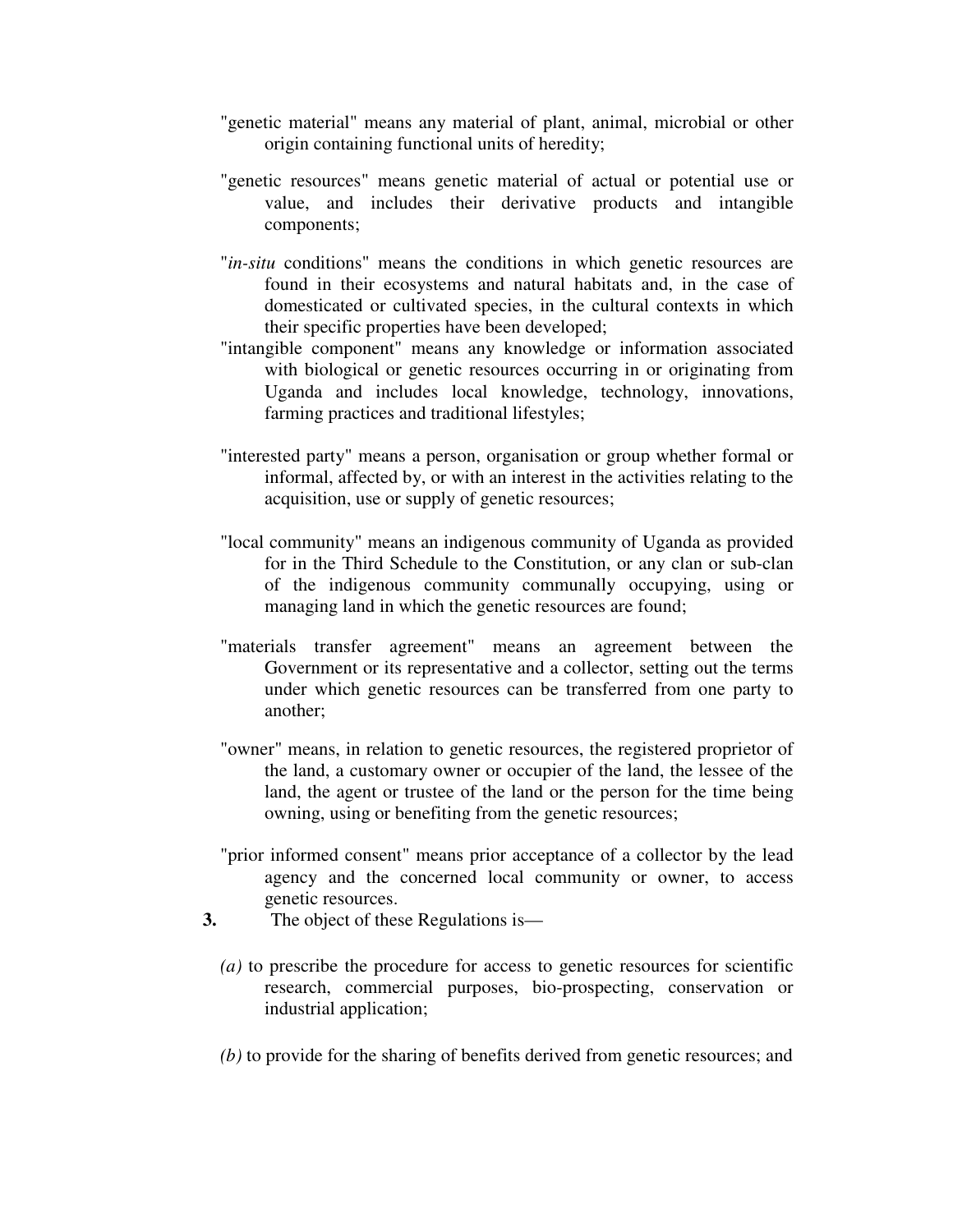*(c)* to promote the sustainable management and utilisation of genetic resources, thereby contributing to the conservation of the biological resources of Uganda.

**4.** (1) These Regulations apply to access to genetic resources or parts of genetic resources, whether naturally occurring or naturalised, including genetic resources bred for or intended for commercial purposes within Uganda or for export, whether in *in-situ* conditions or *ex-situ* conditions.

(2) These Regulations do not apply—

*(a)* to the exchange of genetic resources—

- (i) where the exchange is done by a local community among themselves and for their own consumption;
- (ii) where the exchange is certified to be purely for food or other consumptive purposes as prescribed by the relevant laws;
- *(b)* to the transit of genetic resources through Uganda;
- *(c)* to access to genetic resources derived from plant breeders as defined by the laws relating to plant breeding and plant variety;
- *(d)* to human genetic resources;
- *(e)* to approved research activities intended for educational purposes by Ugandan institutions recognised by the competent authority, and which do not result in access to genetic resources for commercial purposes or export to other countries.

(3) For the avoidance of doubt, a licence granted for the use or export of genetic resources under any other law shall take into consideration the provisions of these Regulations.

PART II—INSTITUTIONAL ARRANGEMENTS.

**5.** For the purpose of fulfilling the object of these Regulations, the Uganda National Council for Science and Technology established by the Uganda National Council for Science and Technology Act is designated as the competent authority.

- **6.** The functions of the competent authority are—
	- *(a)* to receive and facilitate the expeditious processing of all applications for access to genetic resources submitted to it;
	- *(b)* to co-ordinate all activities of lead agencies relating to access to genetic resources in accordance with these Regulations and the Act;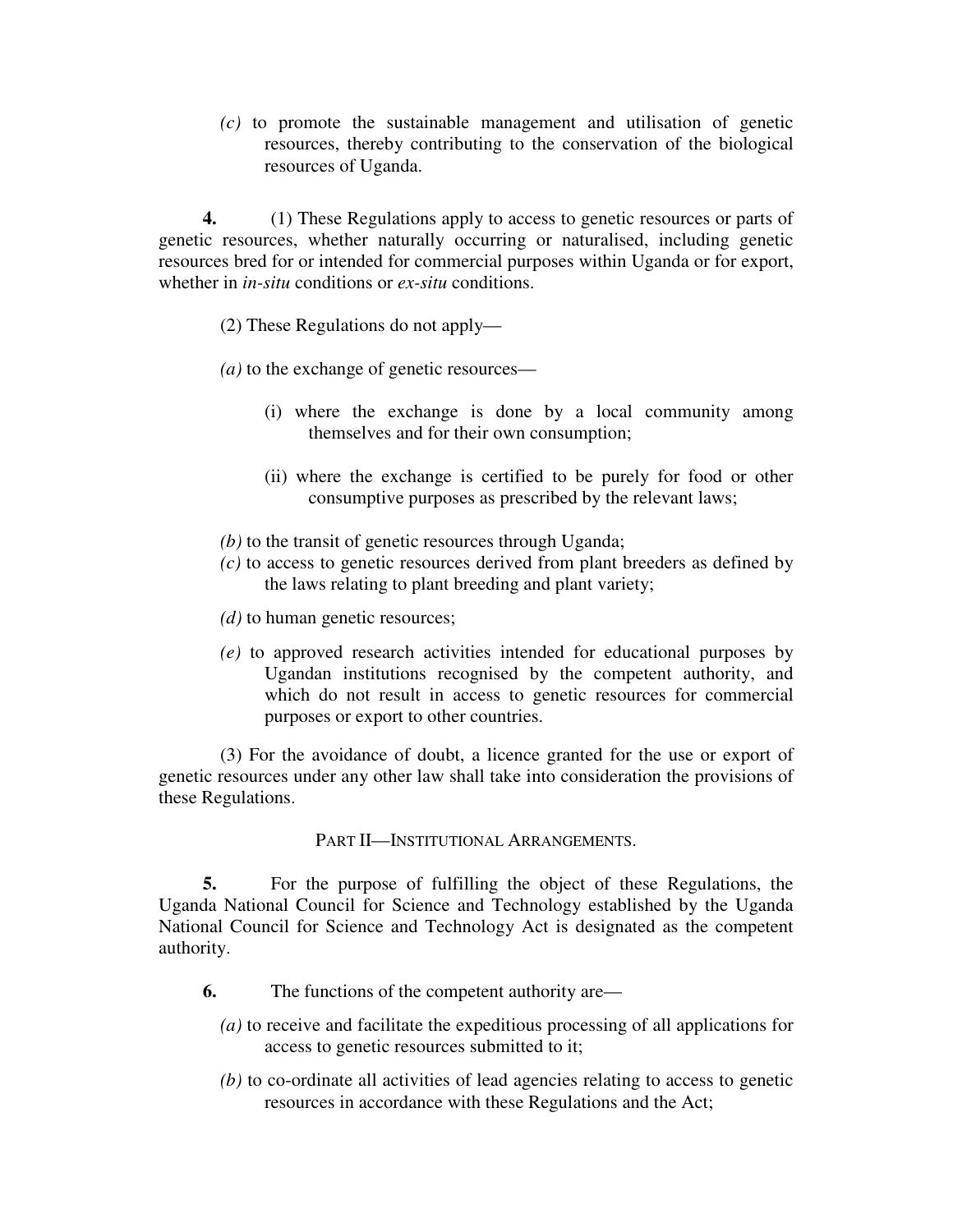- *(c)* to establish and maintain a depository for all materials transfer agreements and associated accessory agreements;
- *(d)* to establish administrative mechanisms for the implementation of these Regulations;
- *(e)* to implement, in collaboration with the Authority, lead agencies, nongovernmental organisations and other interested parties, an integrated training programme for promoting the implementation of these Regulations;
- *(f)* to ensure that representative samples and specimens of genetic resources collected under these Regulations are deposited in Uganda;
- *(g)* to advise on and approve the location for depositing of samples and specimens of genetic resources collected under these Regulations;
- *(h)* to ensure that technology transfer and information exchange in relation to genetic resources is effected by the persons accessing the genetic resources;
- *(i)* to facilitate negotiation and conclusion of all accessory and materials transfer agreements, including the terms and conditions upon which access is to be granted;
- *(j)* to ensure that all materials transfer agreements and associated accessory agreements contain sufficient provisions for the sharing of benefits arising out of use or application of genetic resources of Uganda accruing to any person or entity;
- *(k)* to ensure that the people of Uganda benefit from the genetic resources accessed;
- *(l)* to submit to the Authority, reports relating to the implementation of these Regulations.

**7.** (1) Lead agencies are responsible for the management and regulation of access to genetic resources under these Regulations.

(2) The competent authority shall forward to the relevant lead agency, an application for access to genetic resources submitted to it by an applicant.

(3) The functions of a lead agency in respect of an application for access to genetic resources submitted to it under subregulation (2) are—

- *(a)* to review the application and advise the competent authority, in writing, as to whether consent for access should be granted or not;
- *(b)* to monitor, in collaboration with the competent authority and other lead agencies, the application and use of genetic resources transferred from Uganda and deposited outside Uganda;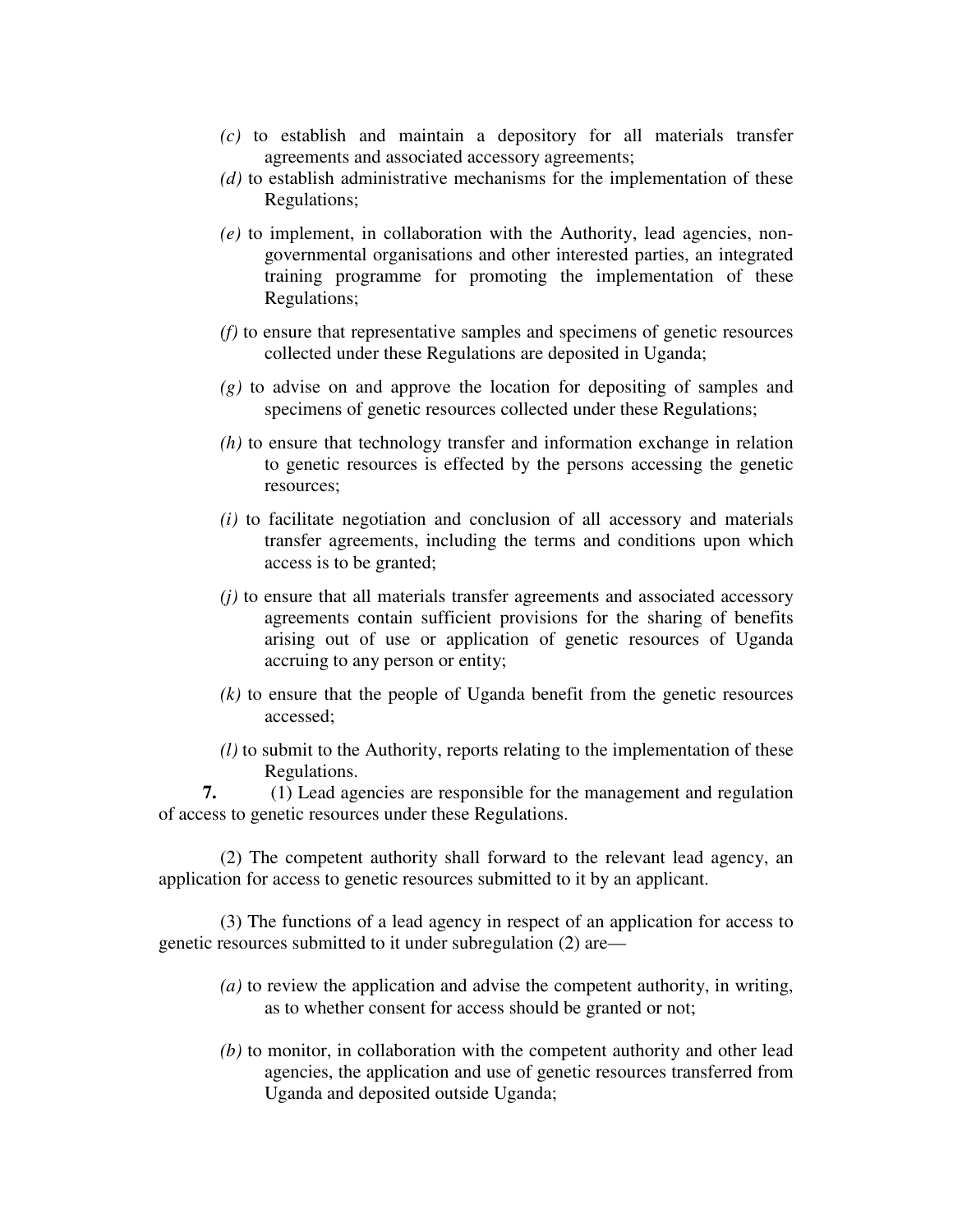- *(c)* to ensure that the rights of the local communities which use, collect or research into genetic resources are protected, including verifying compliance with consent requirements;
- *(d)* to ensure that accessory agreements have been concluded between the applicant and all affected parties; and
- *(e)* on the approval of the competent authority, to establish a depository or designate an existing depository for representative samples or specimens of genetic materials taken out of Uganda.

(4) In the exercise of its functions under these Regulations, a lead agency shall continue to execute its mandate as prescribed by law.

- **8.** The functions of the Authority are—
	- *(a)* to initiate, in collaboration with lead agencies, the formulation of a national policy on access to genetic resources;
	- *(b)* to collaborate with lead agencies in carrying out public awareness campaigns, designing capacity building programmes, and ensuring compliance with and enforcement of, these Regulations;
	- *(c)* to develop, in collaboration with the competent authority and lead agencies, guidelines for access to, and export of genetic resources; and
	- *(d)* to advise on access to genetic resources outside protected areas.

PART III—MANAGEMENT OF GENETIC RESOURCES.

**9.** The right to determine, control and regulate access to genetic resources found in Uganda is vested in the Government for the benefit of the people of Uganda and shall be exercised in accordance with these Regulations.

**10.** No person shall access genetic resources from any part of Uganda, unless that person has—

- *(a)* obtained a written prior informed consent from, and entered into an accessory agreement with the lead agency, local community or owner;
- *(b)* carried out an environmental impact assessment, in accordance with regulation 16, where required;
- *(c)* entered into a materials transfer agreement in accordance with regulation 14; and
- *(d)* obtained an access permit from the competent authority in accordance with regulation 19.

**11.** The competent authority and the lead agency shall not approve an application for access to genetic resources of any species listed as protected or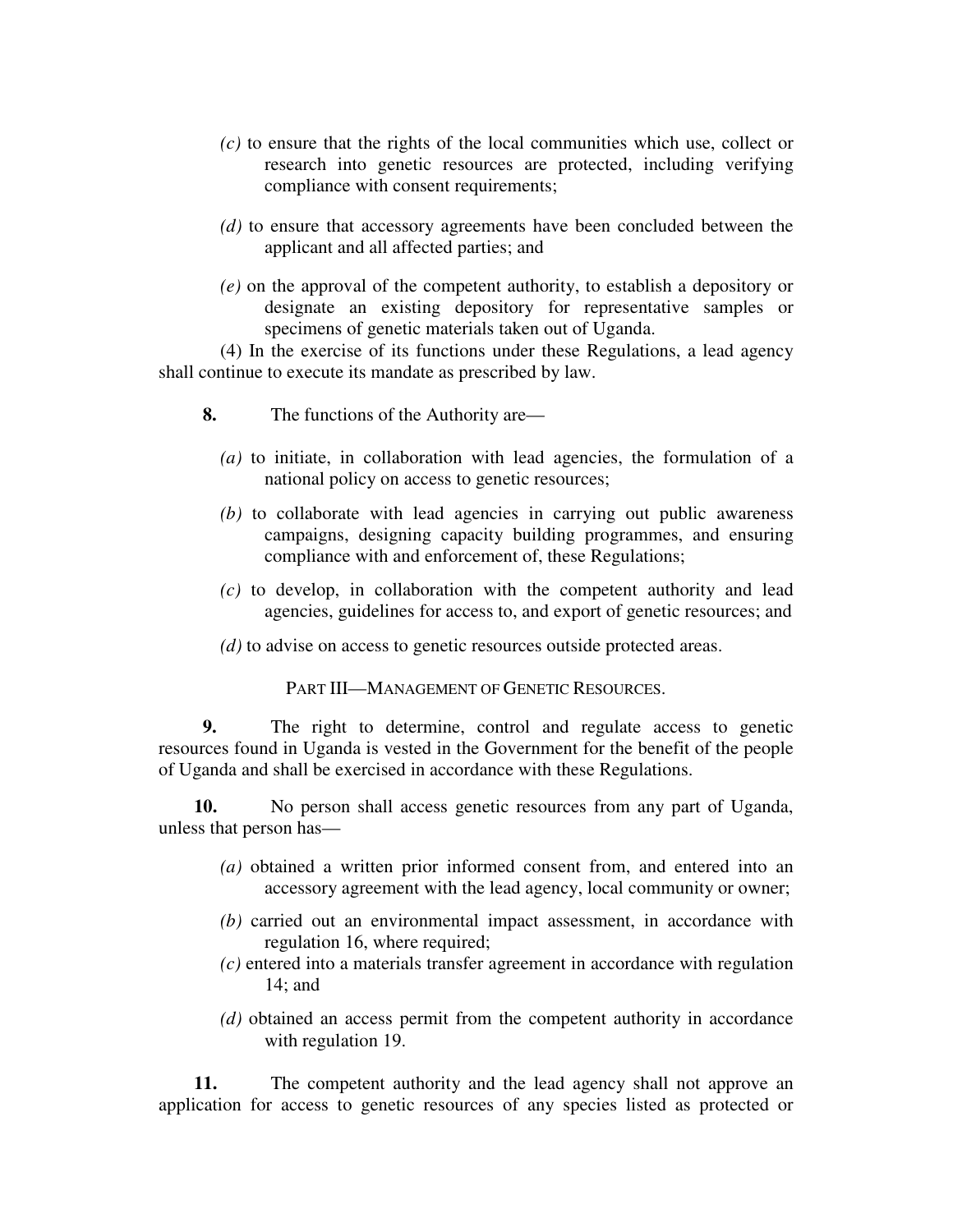threatened, unless written approval is obtained from the CITES Management Authority.

**12.** (1) A person intending to access or collect genetic resources shall, apply to the lead agency, local community or owner for a prior informed consent in the form set out in the First Schedule, and on payment by the applicant of the fee prescribed in the Sixth Schedule.

(2) Subject to subregulation (3), the lead agency, local community or owner may, after considering an application submitted under subregulation (1), grant a prior informed consent in the form set out in the Second Schedule on payment by the applicant of the fee prescribed in the Sixth Schedule.

(3) A lead agency, local community or owner shall, before granting a prior informed consent, enter into an accessory agreement with the applicant, in the form set out in the Third Schedule.

(4) An accessory agreement shall contain such terms and conditions as may be agreed upon by the parties.

(5) For the avoidance of doubt, a prior informed consent and an accessory agreement issued or made under this regulation do not entitle any person to access the genetic resources but are only to enable the applicant to proceed with the application for an access permit.

(6) The applicant shall, after obtaining a prior informed consent and entering into an accessory agreement enter into a materials transfer agreement in accordance with regulation 14.

(7) Any person who accesses or exports genetic resources without obtaining a prior informed consent or entering into an accessory agreement, commits an offence.

**13.** Where a person intends to access genetic resources on land which is occupied, used or managed by a local community, the prior informed consent and the accessory agreement shall be concluded between the applicant on the one part, and the relevant lead agency and the lowest unit of the local government or authorised agent of the local government representing the local community, on the other part.

# PART IV-MATERIALS TRANSFER AGREEMENT AND BENEFIT SHARING.

**14.** (1) A collector shall not access or export genetic resources without entering into a materials transfer agreement with the lead agency.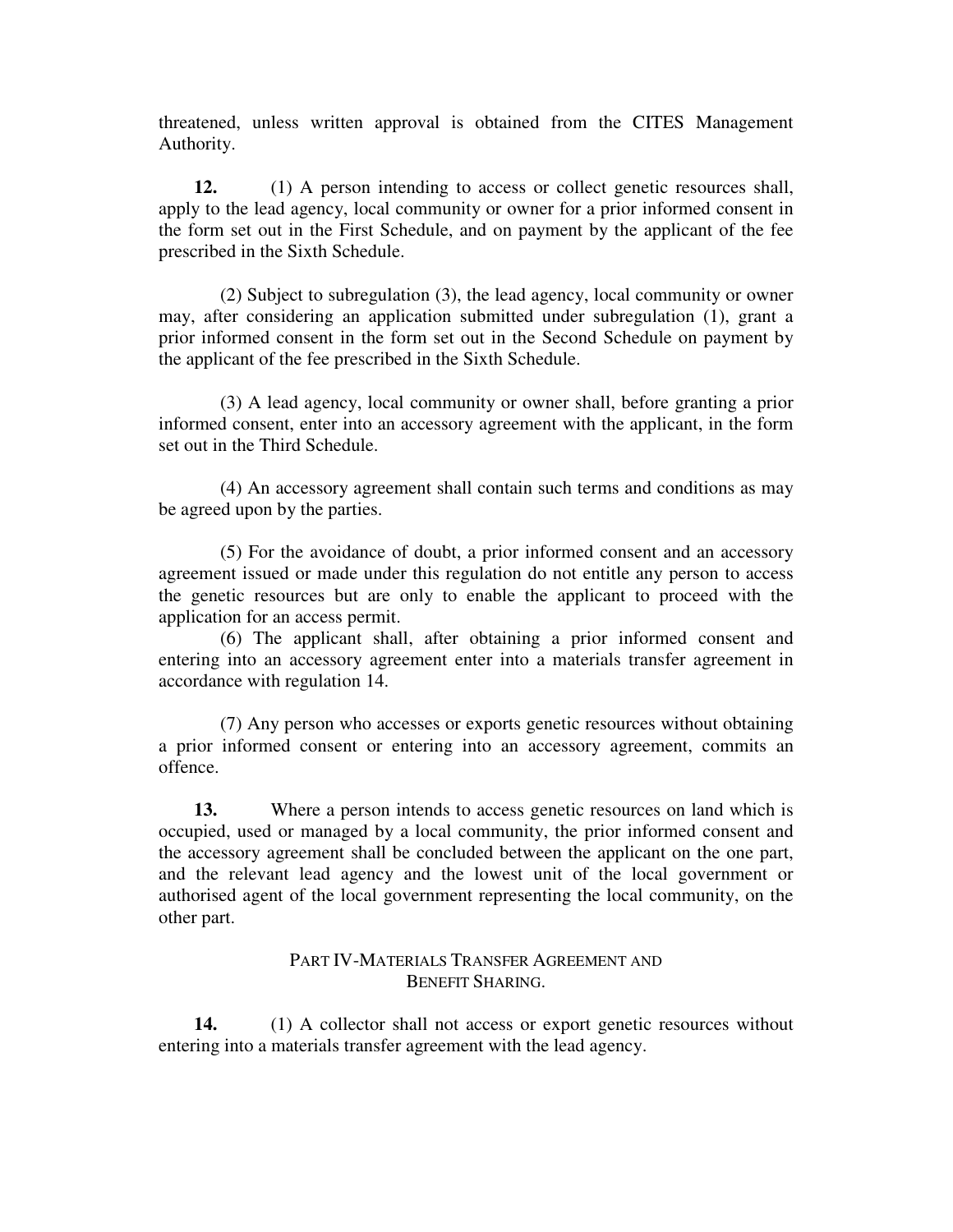(2) A materials transfer agreement shall be valid for the period specified in it and shall be issued on payment by the collector of the fee prescribed in the Sixth Schedule.

(3) For the avoidance of doubt, a materials transfer agreement shall not be entered into before the collector obtains a prior informed consent and an accessory agreement.

(4) Any person who accesses or exports or deals in genetic resources without a materials transfer agreement commits an offence.

**15.** (1) A materials transfer agreement shall clearly state the rights and obligations of any party who may have ownership of, or authority over genetic resources to which access is sought and shall, in particular, contain the information prescribed in the Fourth Schedule.

- (2) A materials transfer agreement shall—
- *(a)* require the collector to specify the quantities, quality and other specifications of the genetic resources that the collector may obtain or export;
- *(b)* oblige the collector to inform the competent authority, the concerned local community and other interested parties, of all findings from the research and development on the genetic resources;
- *(c)* guarantee the deposit of duplicates of all specimens of the genetic resources accessed, in a depository approved by the competent authority, and provide a record of the collected genetic resources to the competent authority and the lead agencies and where requested, to the local communities;
- *(d)* provide that the collector shall not transfer genetic resources to a third party without the consent in writing, of the competent authority;
- *(e)* provide that the collector shall not apply for a patent or other intellectual property right over the genetic resources without the consent, in writing, of the competent authority;
- *(f)* require the collector to pay any required fees to the government and the concerned private owners or local communities for their contribution in the generation and conservation of the genetic resources to which access is sought;
- *(g)* require the collector to provide for the manner of sharing of benefits arising from intellectual property rights accruing from genetic resources;
- *(h)* provide for the participation of the citizens of Uganda or institutions located in Uganda, in research, development, management and utilisation of the genetic resources accessed at all stages of access; and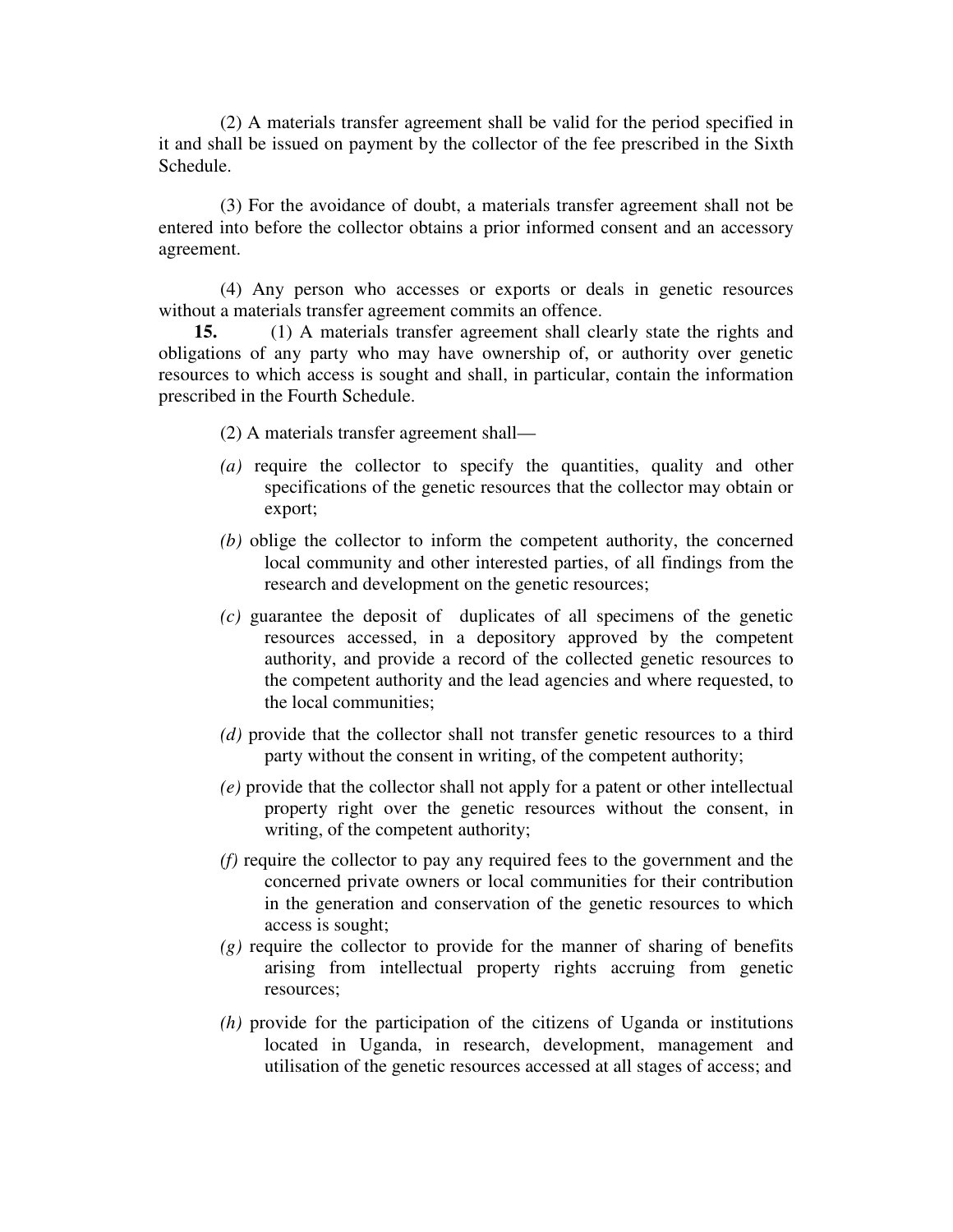*(i)* require the collector to submit to the competent authority and the lead agency, a regular status report on the research and development relating to the genetic resources concerned.

**16.** (1) Where access to genetic resources is likely to have a significant impact on the environment, an environmental impact assessment shall be carried out, before the conclusion of a materials transfer agreement.

(2) Where, based on an environmental impact assessment done in accordance with subregulation (1), it is determined that the proposed access to genetic resources will not adversely impact on the environment or on the long-term sustainability of the genetic resources for which access is being sought or the ecosystem, the competent authority and lead agency may commence the process of negotiations for a materials transfer agreement with the applicant.

**17.** (1) Genetic resources shall not be put to a use other than one agreed upon in the materials transfer agreement.

(2) It shall be a breach of a materials transfer agreement and an offence, for an applicant to transfer any genetic resources to a third party, without the written consent of the competent authority.

**18.** (1) A materials transfer agreement may provide for the future application and use of genetic resources, including the sharing of benefits arising from the future application and use of genetic resources.

(2) Where a materials transfer agreement provides for future application and use of genetic resources in accordance with subregulation (1), the materials transfer agreement shall not be concluded unless all the parties holding accessory agreements with the applicant have been informed of that fact, and have given their consent in writing.

**19.** (1) On conclusion of a materials transfer agreement, the competent authority may issue an access permit in the form set out in the Fifth Schedule, authorising the applicant to access or export the genetic resources specified in the permit on payment by the applicant of the fee prescribed in the Sixth Schedule.

(2) The competent authority may impose such terms and conditions on an access permit as it may deem necessary.

**20.** (1) The benefits accruing from the collection, modification and use of genetic resources shall be shared in accordance with the principle of fairness and equity, and on mutually agreed terms.

(2) Benefits accruing from access to genetic resources under a materials transfer agreement or accessory agreement shall vary on a case by case basis and shall include—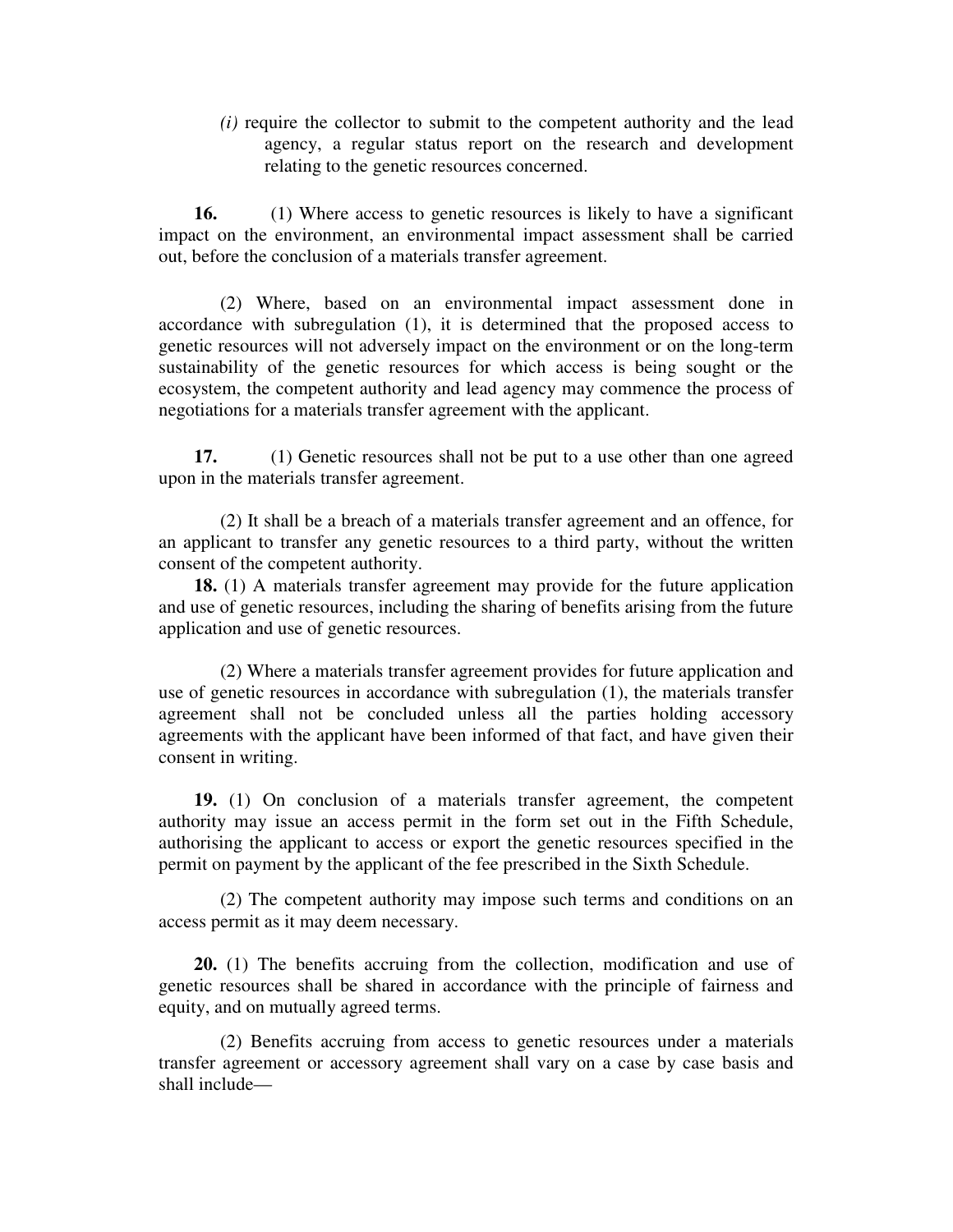- *(a)* participation by Ugandan citizens and institutions in scientific research and other activities involving access to genetic resources;
- *(b)* sharing of access fees and royalties, research funds, licence fees and other special fees that support conservation of biodiversity;
- *(c)* payment of salaries, where mutually agreed;
- *(d)* collaboration in education and training related to genetic resources;
- *(e)* transfer of knowledge and technology under favourable terms and, in particular, knowledge that makes use of genetic resources, including biotechnology, or knowledge that is relevant to the conservation and sustainable use of biological diversity;
- *(f)* access to scientific information such as biological inventories and taxonomic studies;
- $(g)$  contributions to the development of the local community;
- *(h)* benefits relating to food security; and
- *(i)* joint ownership of patents and other relevant forms of intellectual property rights.

**21.** The competent authority, in consultation with the lead agency, may, at any time, revoke an access permit where -

- *(a)* the collector has failed to comply with the terms of the materials transfer agreement or with any conditions prescribed in the access permit;
- *(b)* the collector has violated any of the provisions of these Regulations; or
- *(c)* there is need to protect the public interest, the biological diversity and environment.

**22.** (1) Any agreement concluded under these Regulations shall be in three original copies, the first for the applicant, the second for the competent authority and the third for the lead agency.

- (2) The competent authority shall deposit copies of the agreement with—
- *(a)* the owner of the genetic resource or the authorised representative of the owner; and
- *(b)* the local community affected by the agreement.

**23.** A person transporting or responsible for the movement of genetic resources in transit through Uganda shall declare the genetic resources in his or her possession or under his or her control to customs control and shall provide evidence of lawful acquisition from the country of origin at the point of entry and exit and in any other part of the country, as may be required.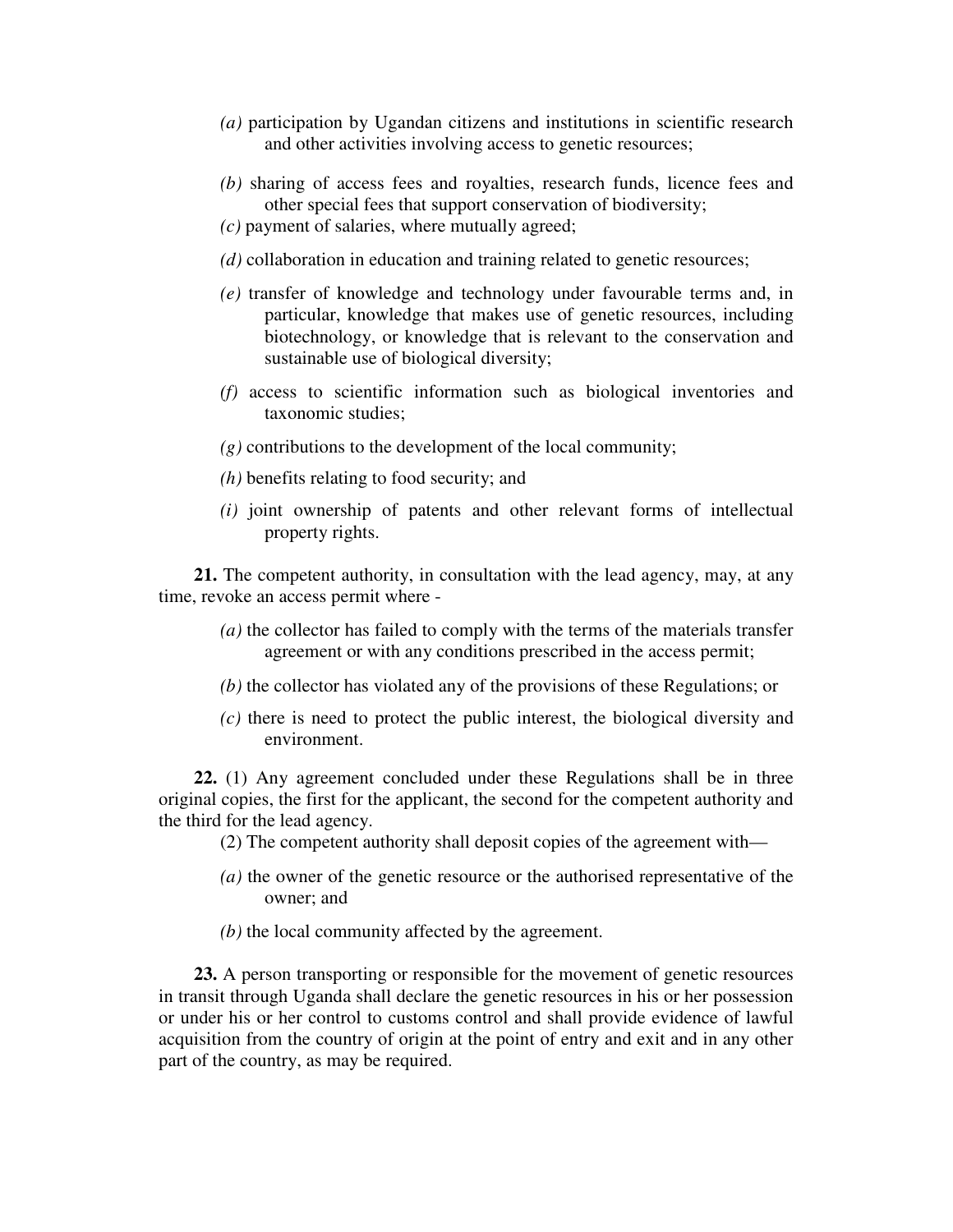**24.** The Authority, in collaboration with the competent authority and lead agencies, may issue guidelines for the export of genetic resources and benefit sharing.

**25.** The competent authority, a lead agency, the Authority or any person authorised by them, may, for the purpose of ensuring compliance with these Regulations, confiscate any collected genetic resources or equipment on suspicion that a violation of these Regulations is likely to be, or has been committed, by any person.

**26.** (1) Any person who contravenes regulations 12(7), 14(4) and 17(2) commits an offence and is liable, on conviction, to a fine of not less than one hundred and eighty thousand shillings and not exceeding eighteen millions shillings or to imprisonment not exceeding eighteen months, or both.

(2) Any person who provides false information in an application for prior informed consent, accessory agreement or materials transfer agreement commits an offence and is liable, on conviction, to a fine of not less than thirty thousand shillings and not exceeding three millions shillings or to imprisonment not exceeding three months, or both.

**27.** The court convicting a person of an offence under these Regulations, may, in addition to any sentence imposed by the court—

- *(a)* make an order that the genetic resources or genetic materials or its derivatives be forfeited to the Government and disposed of as the court may direct;
- *(b)* make an order for the cost of disposing of the resources or genetic material or its derivative products or any other costs;
- *(c)* make an order that any permit issued to the collector under these Regulations be cancelled;
- *(d)* make an order for the return of the genetic resources; and
- *(e)* make an order for the sharing of benefits accrued or likely to accrue from the access to genetic resources.

# PART V—ACCESS TO INFORMATION

**28.** Subject to section 85 of the Act, any document submitted to the competent authority, the Authority or a lead agency relating to access to genetic resources is a public document.

**29.** (1) A person wishing to access information or documents relating to access to genetic resources, monitoring of the use of, and the benefits accruing from access to genetic resources shall be granted access by the competent authority or lead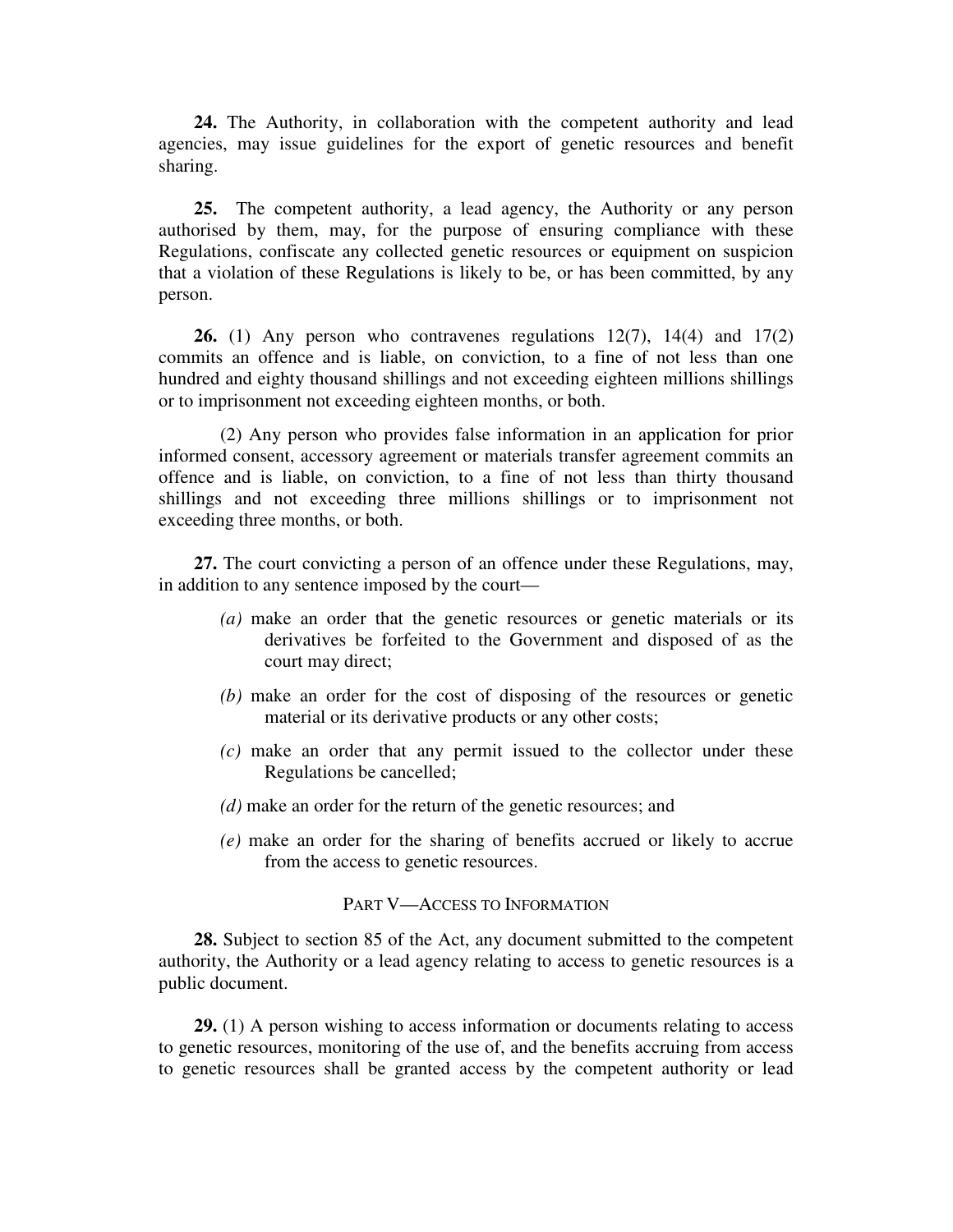agency, in accordance with the procedure determined by the competent authority or lead agency, and subject to section 85 of the Act.

(2) Any information or document requested for under subregulation (1) shall be availed to the applicant within sixty days after the date of application.

(3) The competent authority or lead agency, in consultation with the Authority, shall determine the fees to be charged for accessing information and documents under this regulation.

**30.** (1) Subject to article 41 of the Constitution and section 85(3) of the Act, and on application by the applicant, the competent authority, the Authority or lead agency may provide confidential treatment for proprietary information.

(2) Confidential treatment under this regulation shall not apply where public disclosure is necessary to protect the public interest or the environment.

(3) An application for confidential treatment shall only be considered in relation to proprietary information and to the accessory agreements.

(4) An application for confidential treatment shall be submitted with the application for access and shall state, in detail, the reasons why confidential treatment should be granted.

(5) An application for access that includes an application for confidential treatment shall be considered confidential until a determination has been made in respect of it; except that the applicant shall submit, together with the application, a non-confidential summary of the application which shall constitute public information.

(6) Confidential treatment granted under these regulations shall not exceed a period of three years and may be renewed on application.

# PART VI-GENERAL

**31.** (1) On the coming into force of these Regulations, any existing arrangements relating to the collection and transfer of genetic resources from Uganda shall be renegotiated within a period not exceeding two years, to bring them into conformity with these Regulations.

(2) Without prejudice to subregulation (1), existing research activities involving access to genetic resources may continue on the satisfaction of the competent authority and lead agency that adequate measures are being taken to bring the activities into conformity with these Regulations.

# **SCHEDULES**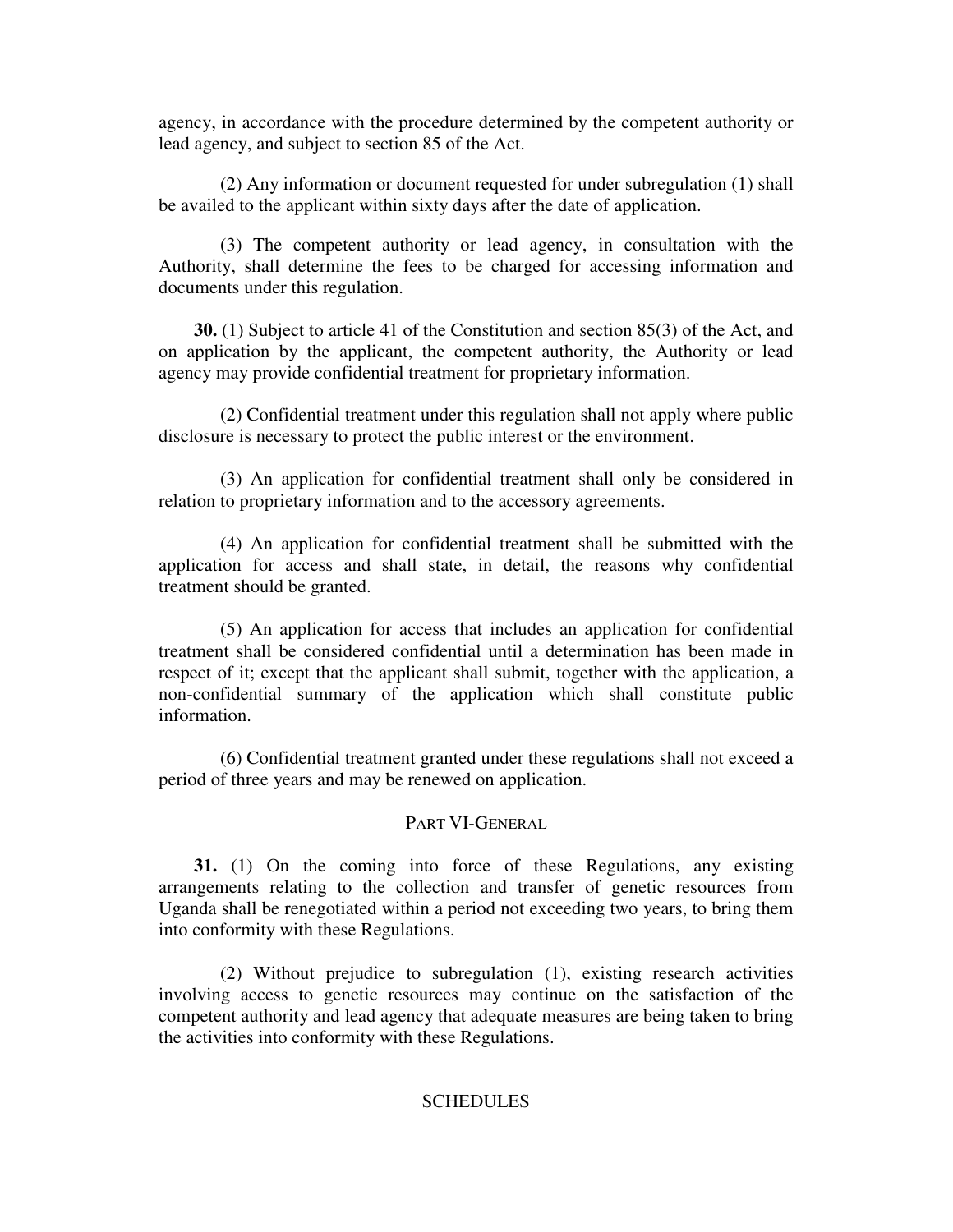*Regulation 12(1)*

# FIRST SCHEDULE

# THE NATIONAL ENVIRONMENT (ACCESS TO GENETIC RESOURCES AND BENEFIT SHARING) REGULATIONS, 2005

### APPLICATION FOR PRIOR INFORMED CONSENT

Form: AGR 1

| (address) |  |  |
|-----------|--|--|
|           |  |  |

hereby apply for prior informed consent to enable me/us to apply to the competent authority to access genetic resources under your ownership/jurisdiction.

The prior informed consent is being applied for, for the genetic resources located at

................................................................................................ *(State location by local council, village, sub county and district)*

The prior informed consent is being applied for in respect of the following genetic resources—

............................................................................................................

...........................................................................................................

I/we\* declare that I am/we\* are willing to enter into an accessory agreement with you on terms and conditions acceptable to you.

I/we\* hereby further declare that to the best of my/our information, the information given in this application is correct and true and that the prior informed consent will only be used for applying to the competent authority to access genetic resources from Uganda.

*Date* ..................... *Signature of applicant* .....................

FOR OFFICIAL USE ONLY

Application received on ................................................ 20......

\_\_\_\_\_\_\_\_\_\_\_\_\_\_\_\_\_\_\_\_\_\_\_\_\_\_\_\_\_\_\_\_\_\_\_\_\_\_\_\_\_\_\_\_\_\_\_\_\_\_\_\_

\*Delete whichever is not applicable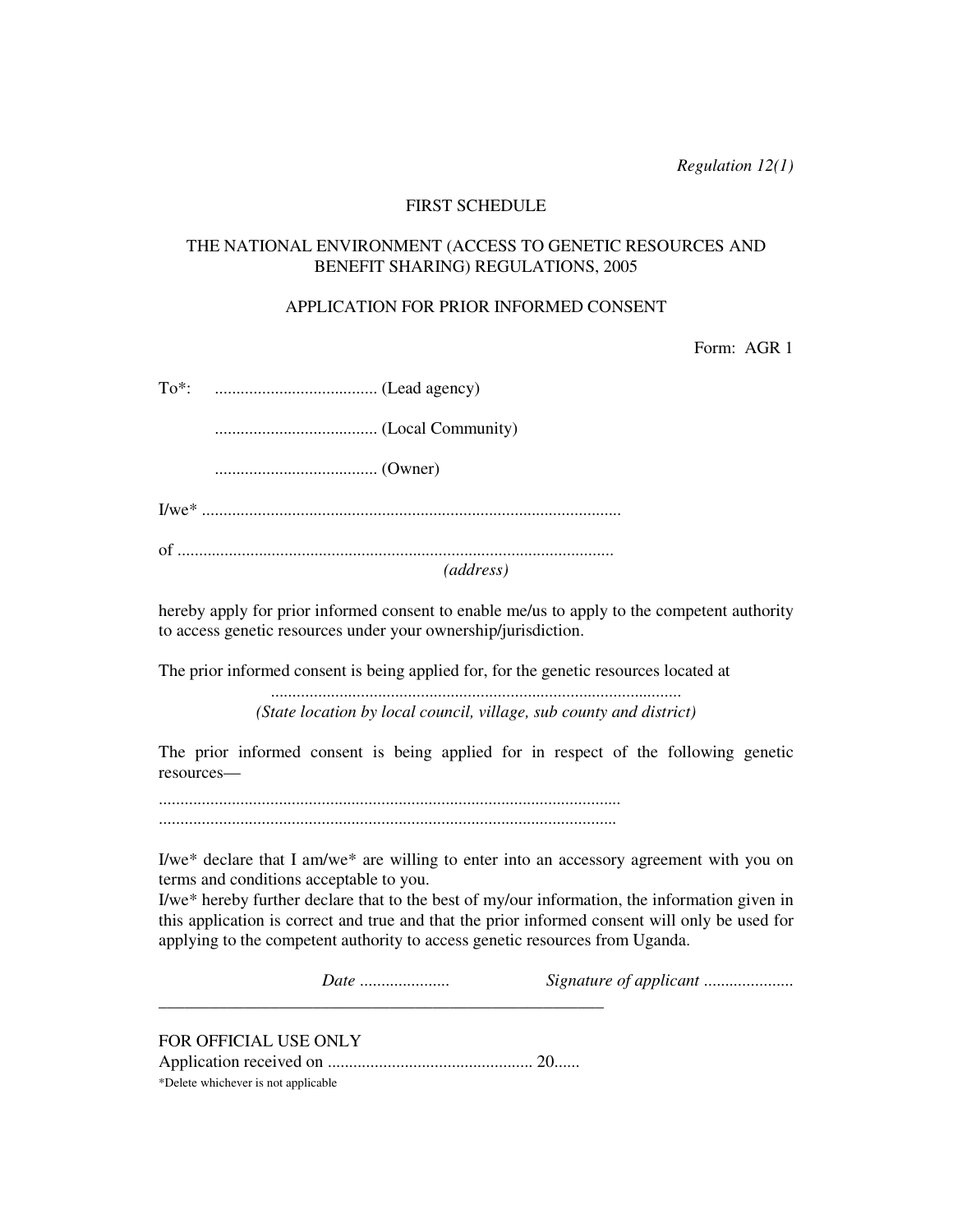*Regulation 12 (2)*

# SECOND SCHEDULE

# THE NATIONAL ENVIRONMENT (ACCESS TO GENETIC RESOURCES AND BENEFIT SHARING) REGULATIONS, 2005

### PRIOR INFORMED CONSENT

FORM: AGR 3

|    |                    | being the owner/custodian of the following                                                                                                                                       |                               | genetic | resources |
|----|--------------------|----------------------------------------------------------------------------------------------------------------------------------------------------------------------------------|-------------------------------|---------|-----------|
|    |                    |                                                                                                                                                                                  |                               |         |           |
|    |                    |                                                                                                                                                                                  | (State the genetic resources) |         |           |
|    |                    |                                                                                                                                                                                  |                               |         |           |
|    |                    | (State location by local council, village, sub county                                                                                                                            | and district)                 |         |           |
|    |                    |                                                                                                                                                                                  |                               |         |           |
|    | ownership/custody. | (Name and address of applicant for prior informed consent) may apply to the competent<br>authority for consideration to access the above stated genetic resources found under my |                               |         |           |
|    |                    |                                                                                                                                                                                  |                               |         |           |
|    |                    | This consent is granted subject to the following conditions:                                                                                                                     |                               |         |           |
|    |                    |                                                                                                                                                                                  |                               |         |           |
|    |                    |                                                                                                                                                                                  |                               |         |           |
|    |                    |                                                                                                                                                                                  |                               |         |           |
|    |                    |                                                                                                                                                                                  |                               |         |           |
|    |                    |                                                                                                                                                                                  |                               |         |           |
|    |                    | The applicant(s) has*/have* obtained the following accessory agreements                                                                                                          |                               |         |           |
|    |                    |                                                                                                                                                                                  |                               |         |           |
| 1. |                    |                                                                                                                                                                                  |                               |         |           |
| 2. |                    |                                                                                                                                                                                  |                               |         |           |
|    |                    |                                                                                                                                                                                  |                               |         |           |
|    |                    | Lead agency, local community or owner*                                                                                                                                           |                               |         |           |

\*Delete whichever is not applicable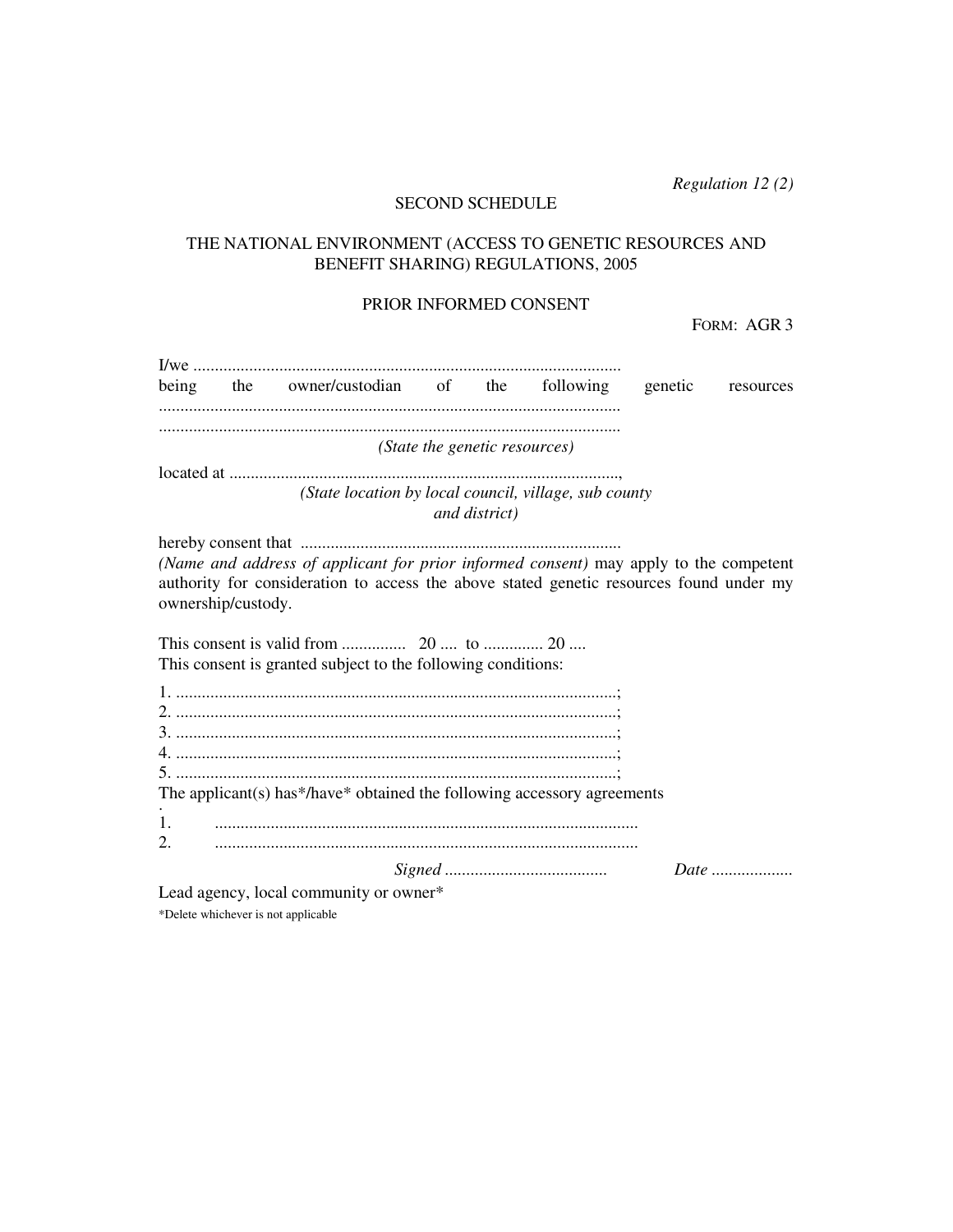### THIRD SCHEDULE

# ACCESSORY AGREEMENT

*Regulation 12(3)* 

# THE NATIONAL ENVIRONMENT (ACCESS TO GENETIC RESOURCES AND BENEFIT SHARING) REGULATIONS, 2005

# ACCESSORY AGREEMENT

FORM: AGR 2

I/We............................... being the owners/local community/lead agency/custodians of the genetic resources located at ........................ in ....................district of the Republic of Uganda hereby consent that M/S .....................may access the following genetic resources—

For the purposes of ............................................................................ ............................................................................................................ *(State the purpose e.g. commercial, research, educational etc)* 

On condition that—

| (Attach additional information where necessary) |
|-------------------------------------------------|

Date of consent: ............................. 20........

Signed

# LEAD AGENCY/ LOCAL COMMUNITY/OWNER

c.c. The Competent Authority

......................................................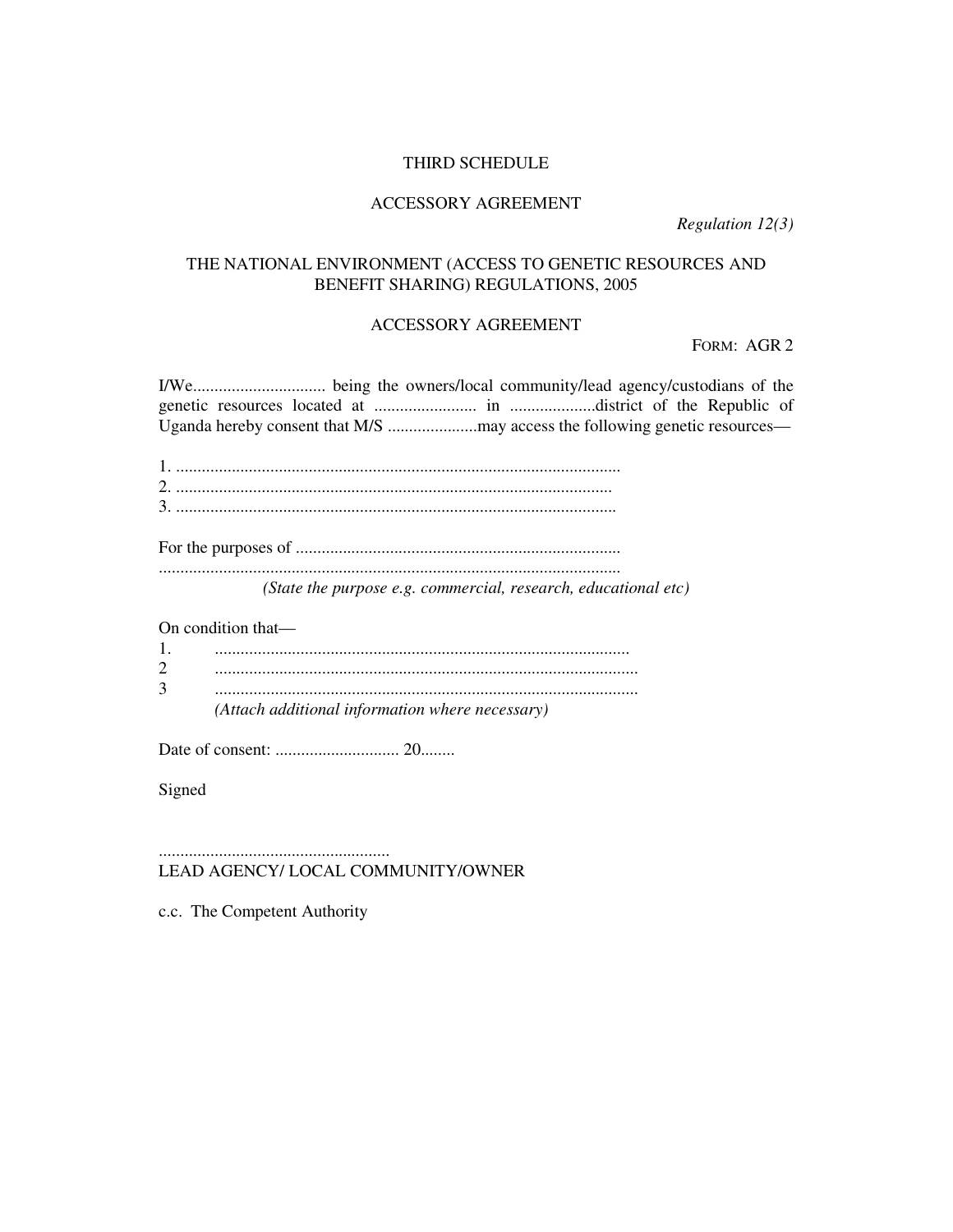*Regulation 15(1)*

#### FOURTH SCHEDULE

# INFORMATION TO BE INCLUDED IN MATERIALS TRANSFER AGREEMENT

A materials transfer agreement is concluded between the lead agency and the collector and shall include clauses containing the following details, where relevant—

- (1) A statement of approval of access application or access permit.
- (2) Particulars of the applicant including—
- *(a)* identity and *curriculum vitae* of the person in charge of the access programme and other persons working on the access activities; and
- *(b)* profiles of all other institutions or individuals connected to the access programme.
- (3) Particulars of the genetic resources to be collected, including—
- *(a)* type and quantity of genetic resources to be collected, as well as the specific taxa to be collected;
- *(b)* a list of broader species categories;
- *(c)* duration of collection of the genetic resources;
- *(d)* location and site of storage or utilisation;
- *(e)* location and site of collection;
- (4) Purposes for which the collected material can be used, including—
- *(a)* accurate information regarding intended use (e.g. taxonomy, research, commercialisation);
- *(b)* requirements for a new agreement if the applicant wishes to use the material for new and additional uses;
- *(c)* restrictions on transfer to third party without the consent of the competent authority, lead agency and the holders of accessory agreements;
- *(d)* identification of where the research will take place;
- *(e)* accurate information regarding the intended use.
- (5) Financial resources available or expected to be available and the budget.

(6) The expected results of a research programme, both scientific and financial, including information on how the research will be carried out—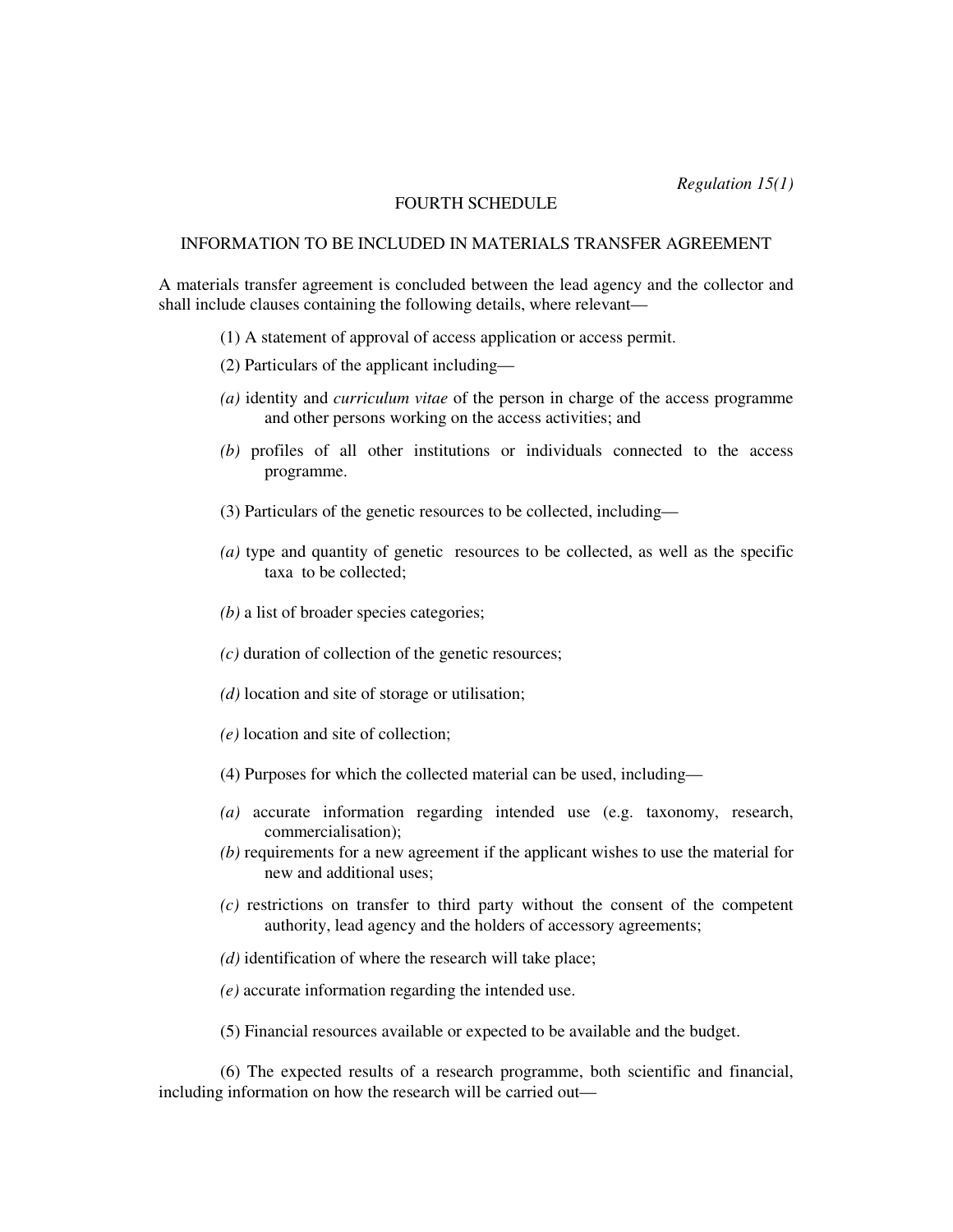- *(a)* identification of local bodies for collaboration in research and development;
- *(b)* treatment of confidential information.
- (7) Identification of benefit sharing arrangements by—
- *(a)* stating the kinds/types of benefits that could come from obtaining access to the resource;
- *(b)* stating the local beneficiaries and institutions and how they will benefit e.g. financial, material or information technology transfer; and the benefits should provide the number of people expected to benefit, their names and location;
- *(c)* stating the local bodies and institutions for collaboration and how they will collaborate with the applicant.
- (8) A depository shall be designated—
- *(a)* for representative samples or specimens of the genetic resources to be collected; and
- *(b)* for all intangible components of genetic resources to be collected.

(9) In relation to access to genetic resources held inside Uganda, the Authority, competent authority and lead agency shall have access to the genetic resources at any time.

(10) In relation to access to genetic resources to be taken or held outside Uganda, the applicant shall allow reasonable access to the genetic resources.

(11) For purposes of reporting, the applicant shall inform the competent authority and lead agency—

- *(a)* of all discoveries from research involving the biological and genetic resources, their derivatives, and their intangible components;
- *(b)* at periodic intervals, of the status of research involving the biological or genetic resources, their derivative products, and their intangible components.

### (12) Treatment of confidential information

The applicant shall provide periodic reports to the competent authority and lead agency on the environmental and socio-economic impacts of any ongoing collection of genetic resources, their derivative products, and their intangible components.

(13) Technology transfer

State how Uganda will benefit from the collection and use of the genetic resources through the transfer of technology and knowledge.

*(a)* Provisions for participation of Ugandan citizens or Ugandan institutions in the collection of the genetic resources and in the research and application to which such material may be put.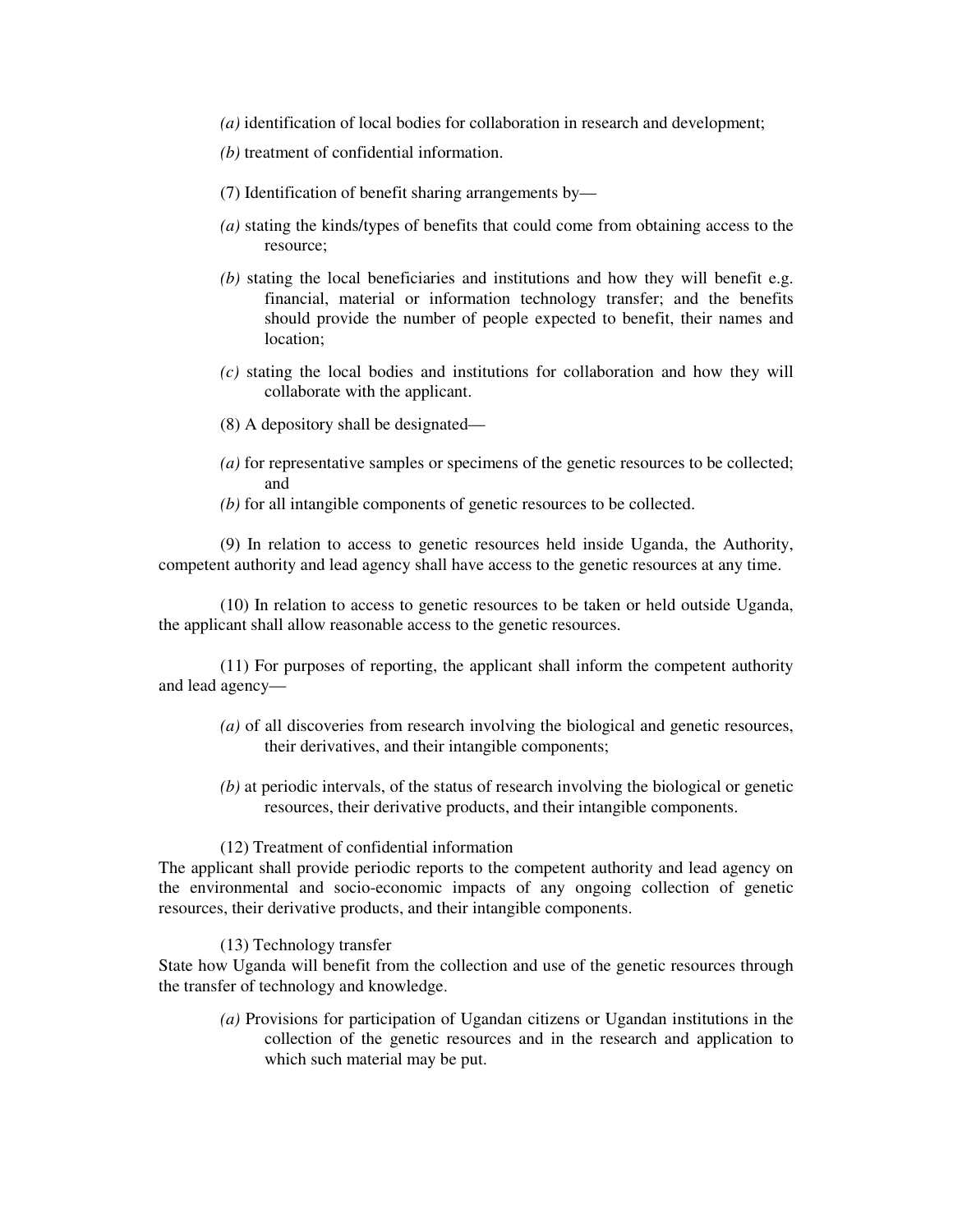*(b)* Any other forms of technology in both software and hardware to be transferred to Uganda.

#### (14) Fees

State the fees payable upon the execution of the agreement detailing where such fees are payable, e.g. to the competent authority, the lead agency, local community, private owner etc as prescribed by law.

### (15) Royalties

This applies only to commercial materials transfer agreements, where applicable. State the nature and amount of royalties agreed upon and payment modalities, including provisions for up front payment where applicable.

(16) Conservation measures

- *(a)* It is the duty of the applicant to provide a final environmental status report of the biological and genetic resource at the expiry of the collection period permitted under the agreement.
- *(b)* Any other measures agreed between the competent authority, lead agency and the applicant, including ecological rehabilitation bonds.

(17) Duration of materials transfer agreement

State the period for which the materials transfer agreement will be valid.

(18) Dispute settlement

Modes of settling disputes arising from the interpretation and implementation of the agreement, including an arbitration clause.

(19) Law applicable

Agreement to be governed by the Laws of Uganda.

(20) Amendments

- *(a)* Agreements can only be modified by mutual agreement between the parties, except where such modification would affect the rights of holders of accessory agreements.
- *(b)* Mutual agreement of the accessory agreement holders to be sought where the proposed modifications affect the rights of such persons/parties derived from the accessory agreements.

(21) Authorised signatories

All Agreements must state authorised signatories of the applicant(s), competent authority and the relevant lead agencies.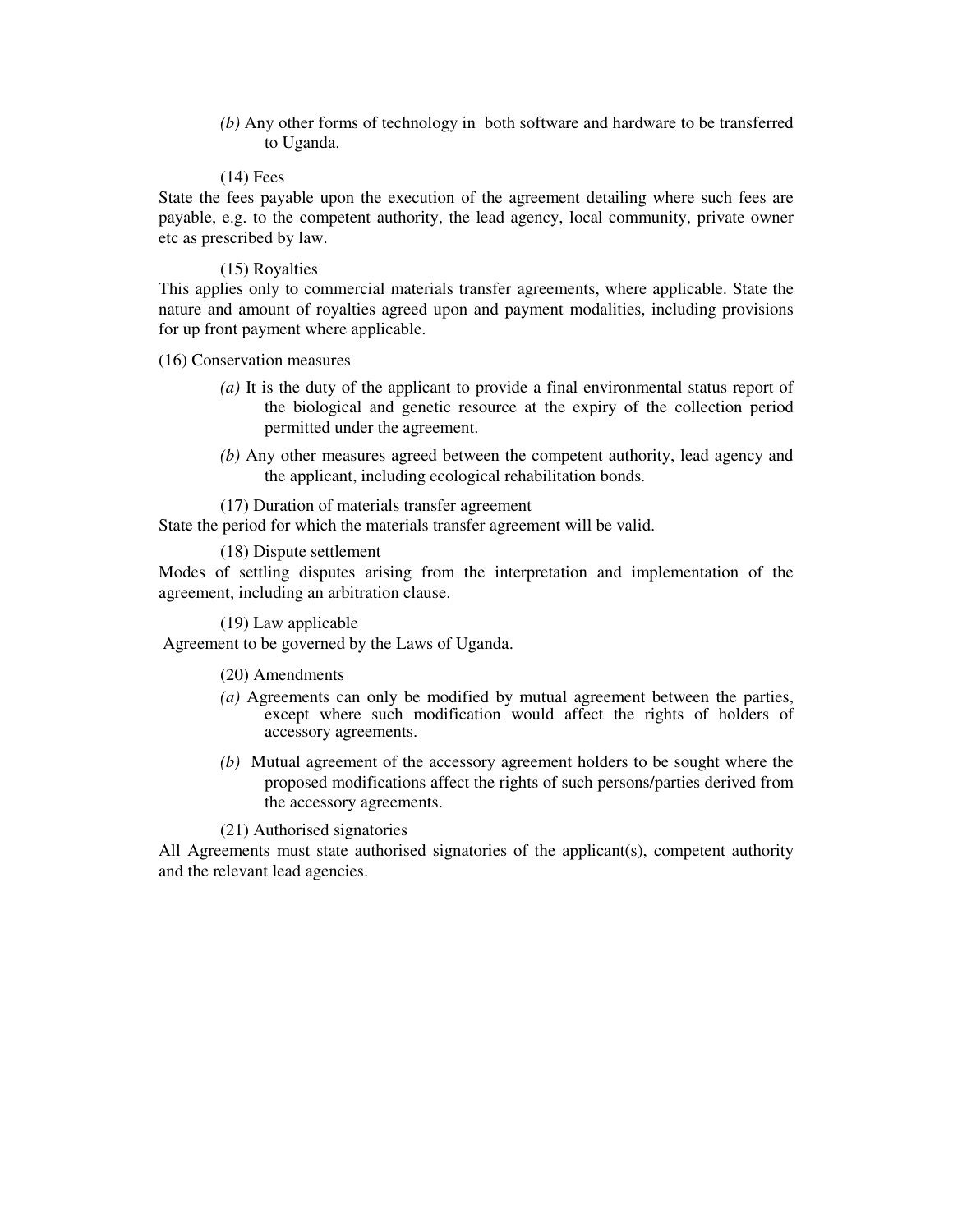*Regulation 19*

### FIFTH SCHEDULE

# THE NATIONAL ENVIRONMENT (ACCESS TO GENETIC RESOURCES AND BENEFIT SHARING) REGULATIONS, 2005

# THE UGANDA NATIONAL COUNCIL FOR SCIENCE AND TECHNOLOGY (UNCST)

FORM: AGR 4

# ACCESS PERMIT

Permission is hereby granted to M/S ……………………………… ……………………………………………………………………… ……………………………………………………………………… *(Name and description of applicant)*

to access, collect and export the following genetic resources ………

……………………………………………………………………… ………………………………………………………………………

………………………………………………………………………

*(Describe the genetic resources, derivative products or intangible components as stated in the materials transfer agreement)*

located at …………………………………………………………… ………………………………………………………………………

……………………………………………………………………… *(State location by local council, village, sub county and district)*

This permit is issued subject to all the accessory agreements and material transfer agreement concluded pursuant to the Regulations and may be withdrawn should the holder breach any of the conditions contained in those agreements and the Regulations.

Signed

......................................................................... Executive Secretary Competent Authority \* Delete whichever is inapplicable